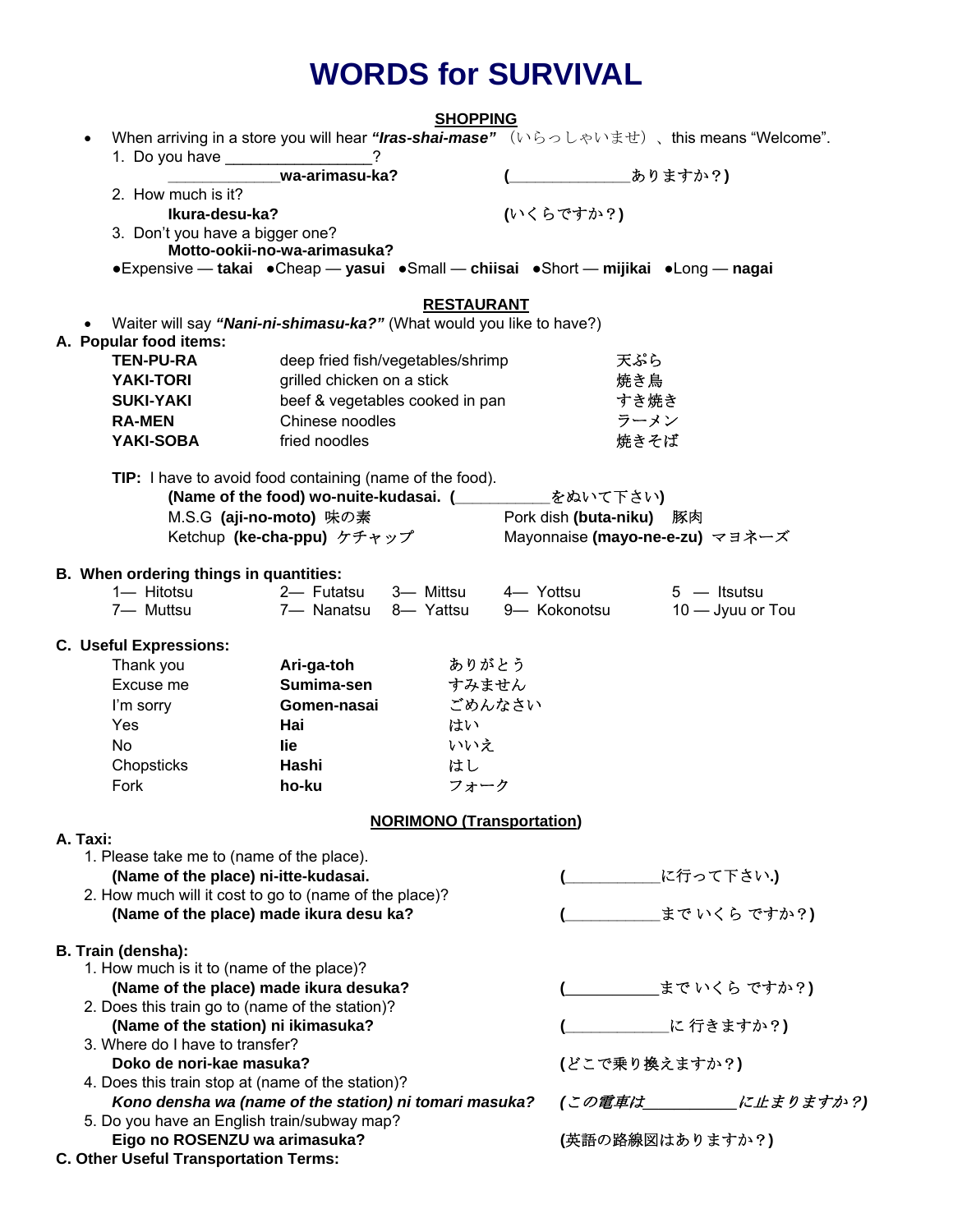| Subway                 | 地下鉄  |
|------------------------|------|
| Local Train            | 各駅停車 |
| <b>Limited Express</b> | 急行   |
| <b>Express</b>         | 特急   |
| <b>Train Station</b>   | 駅    |
| Entrance               | 入口   |
| Exit                   | 出口   |
|                        |      |

#### *USEFUL JAPANESE PHRASES*

13 Yes, I understand

| Good morning            |
|-------------------------|
| OHAYO GOZAIMASU         |
| (O-ha-yo go-za-i-ma-su) |

- 2 Hello (Good afternoon) 14 No, I don't understand KONNICHIWA IIE, WAKARIMASEN
- 
- 4 Good-Bye 16 What is your name?
- 5 Good night 17 Do you speak English?
- 
- 7 How are you? The same state of the state of the state of the state of the state of the state of the state of the state of the state of the state of the state of the state of the state of the state of the state of the sta OGENKI DESU KA? GOMEN NASAI
- 
- 9 I'm pleased to meet you 21 Is that so (Really)? HAJIMEMASHITE SOU DESU KA (Ha-ji-me-ma-shi-te) (So-u de-su ka)
- 
- 11 Pardon me 23 Please say that again SUMIMASEN MOU ICHIDO ITTE KUDASAI (Su-mi-ma-se-n) (mo-u i-chi-do i-tte ku-da-sa-i)
- 12 Do you understand? The same control of the set of the Please give me a

- HAI, WAKARIMASU (Ha-i, wa-ka-ri-ma-su) (Ko-n-ni-chi-wa) (I-i-e, wa-ka-ri-ma-se-n) 3 Good evening 15 Where is the KONBANWA ZA KONBANWA WA DOKO DESU KA? (Ko-n-ba-n-wa) (\_\_\_\_\_\_\_\_\_\_ wa do-ko-de-su ka) SAYOUNARA ONAMAE WA NAN DESU KA? (Sa-yo-u-na-ra) (O-na-ma-e wa na-n de-su ka?) OYASUMI NASAI EIGO WO HANASHIMASU KA? (O-ya-su-mi na-sa-i) (E-i-go wo hanashimasu a?) 6 Thank you very much 18 I don't speak Japanese DOUMO ARIGATOU GOZAIMASU NIHONGO WO HANASHIMASEN (Do-u-mo A-ri-ga-to-u Go-za-i-ma-su) (Ni-ho-n-go wo ha-na-shi-ma-se-n) (O-ge-n-ki de-su ka) (Go-me-n na-sa-i) 8 Fine, thank you **20** Please (Here you are) HAI, GENKI DESU ONEGAI SHIMASU (DOUZO) (Ha-i, ge-n-ki de-su) (O-ne-ga-i shi-ma-su Do-u-zo)
- 10 Nice to meet you 22 Please wait a moment DOUZO YOROSHIKU CHOTTO MATTE KUDASAI (Do-u-zo yo-ro-shi-ku) (Cho-tto ma-tte ku-da-sa-i)
	-
	- WAKARIMASU KA? \_\_\_\_\_\_\_\_\_\_\_\_ WO KUDASAI (Wa-ka-ri-ma-su ka) (\_\_\_\_\_\_\_\_\_\_\_ wo ku-da-sa-i)
- 25 I like it 28 How much?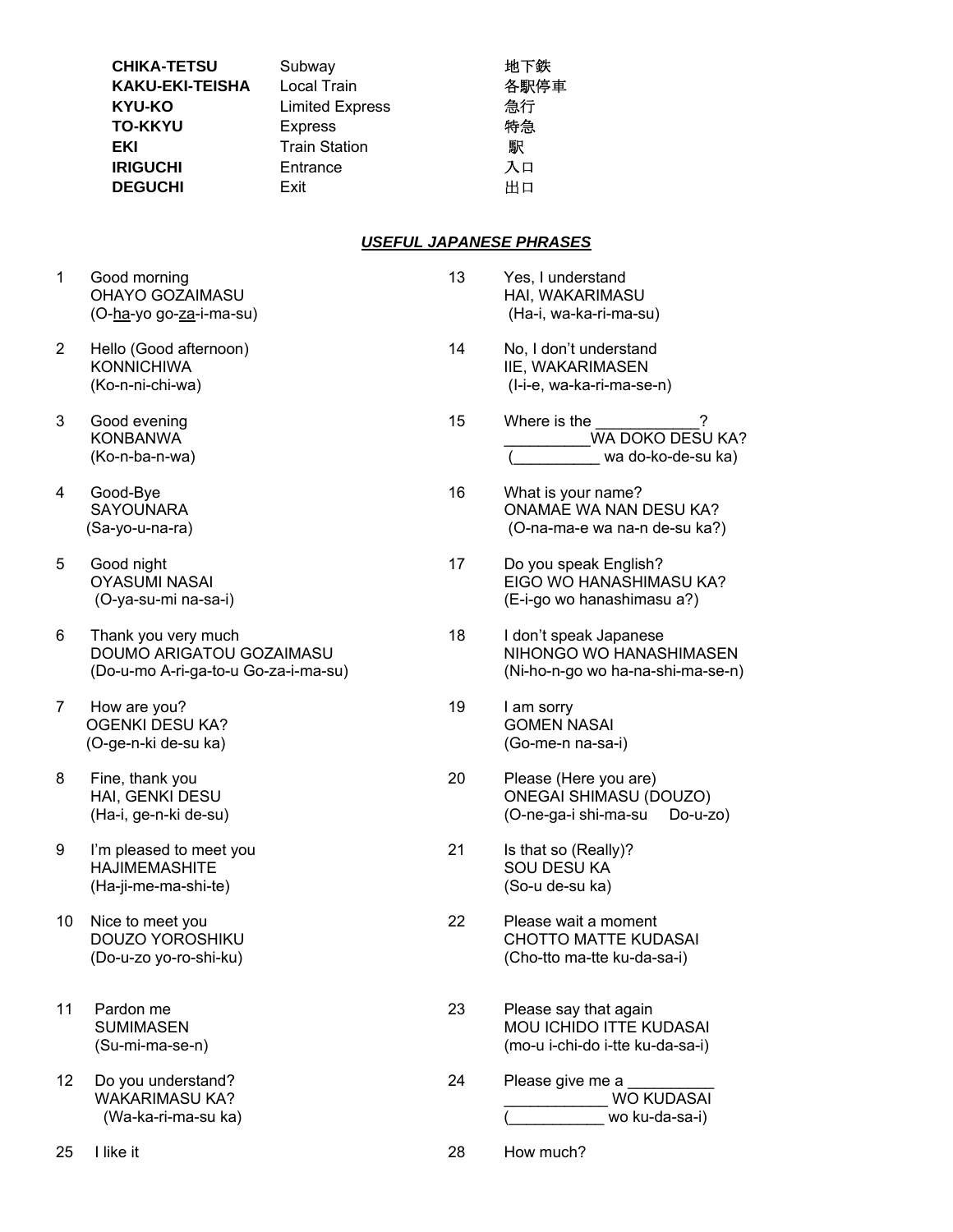|    | <b>SUKI DESU</b><br>(Su-ki de-su)                                 |                                  | IKURA DESU KA?<br>(I-ku-ra de-su ka?)                                    |
|----|-------------------------------------------------------------------|----------------------------------|--------------------------------------------------------------------------|
| 26 | I don't like it<br>KIRAI DESU<br>(Ki-ra-i de-su)                  | 29                               | What time is it?<br>NANJI DESU KA?<br>(Na-n-ji de-su ka)                 |
| 27 | What is this?<br>KORE WA NAN DESU KA?<br>(Ko-re wa na-n de-su ka) | 30                               | You are welcome<br><b>DOU ITASHIMASHITE</b><br>(Do-u-i-ta-shi-ma-shi-te) |
|    |                                                                   | <b>PRONUNCIATION OF JAPANESE</b> |                                                                          |

Consonants are generally pronounced as in English. Pronounce vowels follows:

**Aa** – as the 'a' in FATHER  $Ii - as$  the long 'e' in H $E$ **Uu** – as the double 'oo' in TOO **Ee** – as the 'e' in BET **Oo** – as the long 'o' in GO

It is very important that you learn to pronounce the vowels correctly, to be understood. Break words into syllables and pronounce each syllable clearly and with an even accent. Each separate HIRAGANA or KATAKANA character is a syllable, either by itself or modified by the letter 'n'. Syllables always end with a vowel sound, except those ending with the letter 'n'.

### **COMMON KANJI**

|          | <b>ICHI</b>         | <b>ONE</b>          | 男   | <b>OTOKO</b>       | <b>MALE</b>          |
|----------|---------------------|---------------------|-----|--------------------|----------------------|
| $\equiv$ | ΝI                  | <b>TWO</b>          | 女   | <b>ONNA</b>        | <b>FEMALE</b>        |
| $\equiv$ | <b>SAN</b>          | <b>THREE</b>        | 駅   | EKI                | <b>TRAIN STATION</b> |
| 四        | <b>SHI</b>          | FOUR (YON)          | 人   | <b>HITO</b>        | <b>PEOPLE</b>        |
| 五        | GO                  | <b>FIVE</b>         | 入口  | <b>IRIGUCHI</b>    | <b>ENTRANCE</b>      |
| 六        | <b>ROKU</b>         | <b>SIX</b>          | 出口  | <b>DEGUCHI</b>     | <b>EXIT</b>          |
| 七        | SHICHI SEVEN (NANA) |                     | 日本  | <b>NIHON JAPAN</b> |                      |
| 八        | <b>HACHI EIGHT</b>  |                     | 山   | YAMA MOUNTAIN      |                      |
| 九        | KYU                 | NINE (KU)           | 川   | KAWA RIVER         |                      |
| $\pm$    | JU                  | <b>TEN</b>          | 木   | ΚI                 | <b>TREE</b>          |
| 百        | <b>HYAKU</b>        | <b>HUNDRED</b>      | 林   | <b>HAYASHI</b>     | <b>WOODS</b>         |
| 千        | <b>SEN</b>          | <b>THOUSAND</b>     | 森   | <b>MORI</b>        | <b>FOREST</b>        |
| 万        | <b>MAN</b>          | <b>TEN THOUSAND</b> | 横須賀 | <b>YOKOSUKA</b>    |                      |
| 円        | EN                  | <b>YEN</b>          | 横浜  | YOKOHAMA           |                      |
|          |                     |                     | 東京  | <b>TOKYO</b>       |                      |
|          |                     |                     | 葉山  | <b>HAYAMA</b>      |                      |
|          |                     |                     | 鎌倉  | <b>KAMAKURA</b>    |                      |

#### **WRITTEN JAPANESE**

The Japanese write their language using three different kinds of letters. Two are phonetic alphabets based on the same principles as our own alphabet. These are called Hiragana and Katakana. Hiragana is used for particles, verb endings and some words, while Katakana is generally used for writing the many words of foreign origin that have been introduced into the Japanese language. Both Hiragana and Katakana express the same sounds. The third kind of letters are the Chinese characters, called Kanji. They are used for most nouns, verbs, etc. A typical Japanese text would contain a mixture of the three types of writing.